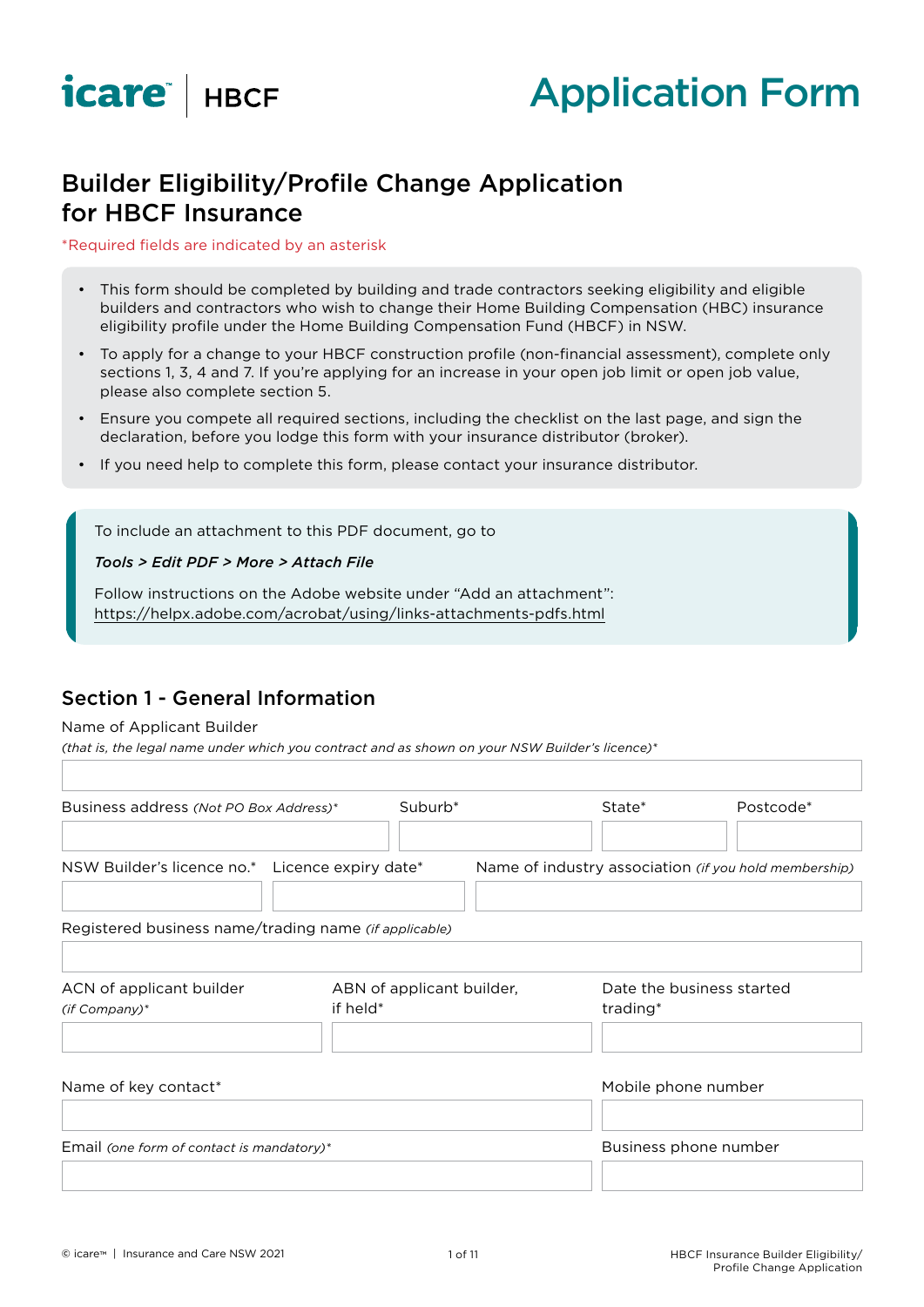| Has the builder previously contracted directly with homeowners?*<br>No<br>Yes                                                                    |  |  |  |  |  |  |
|--------------------------------------------------------------------------------------------------------------------------------------------------|--|--|--|--|--|--|
| Has the builder previously operated their own building business?*<br>(including being a director/key manager of a building company)<br>No<br>Yes |  |  |  |  |  |  |
| <b>Business structure</b>                                                                                                                        |  |  |  |  |  |  |
| Sole trader<br>Partnership<br>Select type of business structure:*<br>Company                                                                     |  |  |  |  |  |  |
| Does the applicant builder operate as a Trustee of a Trust?*                                                                                     |  |  |  |  |  |  |
| <b>No</b><br>Yes                                                                                                                                 |  |  |  |  |  |  |
| Enter name of the Trust.                                                                                                                         |  |  |  |  |  |  |
|                                                                                                                                                  |  |  |  |  |  |  |
| <b>Trust ABN</b><br>Which ABN do you trade under?                                                                                                |  |  |  |  |  |  |
|                                                                                                                                                  |  |  |  |  |  |  |
| Please provide details<br>Does the applicant Builder source<br><b>No</b><br>Yes                                                                  |  |  |  |  |  |  |
| contracts through a third party<br>(for example, marketer, real estate agent)?*                                                                  |  |  |  |  |  |  |
| Does the applicant Builder operate or intend to operate as a franchise?*                                                                         |  |  |  |  |  |  |
| <b>No</b><br>Yes                                                                                                                                 |  |  |  |  |  |  |
| Name of franchise<br>Region/Area                                                                                                                 |  |  |  |  |  |  |
|                                                                                                                                                  |  |  |  |  |  |  |
| Brief description of the type of work your business undertakes<br>(for example, structural alterations, renovations, single dwellings, etc)*     |  |  |  |  |  |  |
| Does the applicant Builder operate<br>Name of the Business Group<br>No<br>Yes<br>as part of a Business Group?*                                   |  |  |  |  |  |  |

## Section 2 - Builder Licence/Registration/Accreditation Information

Please list all Building Licences held by the business entity including nominated officers. Nominated officers include supervisors, directors, project managers, partners etc.\*

| Name on licence | Licence<br>no. | <b>Turnover</b><br>limit \$ | <b>Issuing</b><br>state | Year<br>issued |
|-----------------|----------------|-----------------------------|-------------------------|----------------|
|                 |                |                             |                         |                |
|                 |                |                             |                         |                |
|                 |                |                             |                         |                |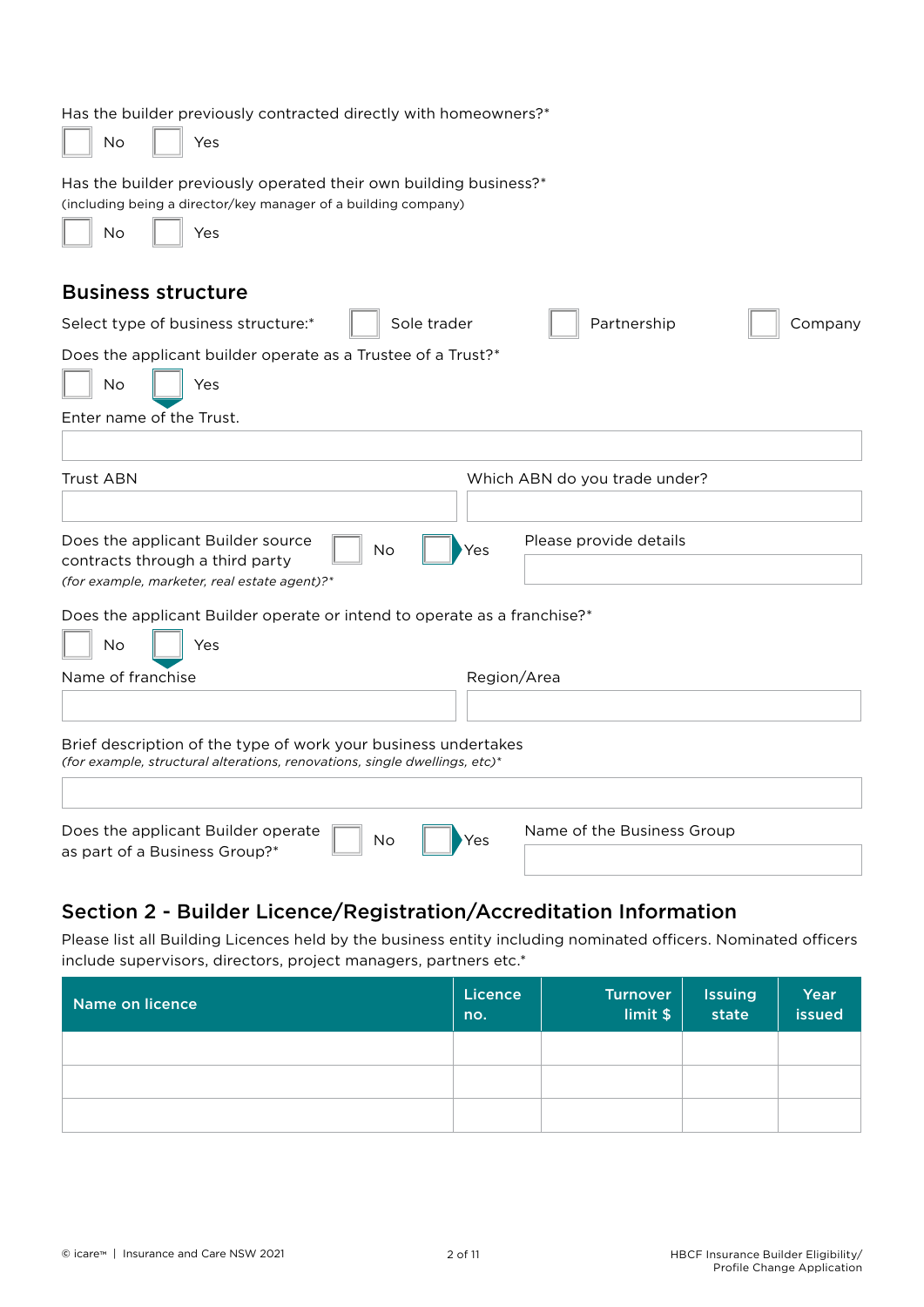# Provide details of each proprietor/partner/director of this business\*

Please attach additional copies of this section if required.

| Proprietor / Partner (1) / Director (1)                                                          | Date of birth | Individual licence no. |    |
|--------------------------------------------------------------------------------------------------|---------------|------------------------|----|
|                                                                                                  |               |                        |    |
| Previous building experience, including this business for past two years                         |               |                        |    |
| Name of Business                                                                                 | Position held | From                   | To |
|                                                                                                  |               |                        |    |
|                                                                                                  |               |                        |    |
| Partner (2) / Director (2)                                                                       | Date of birth | Individual licence no. |    |
|                                                                                                  |               |                        |    |
| Previous building experience, including this business for past two years                         |               |                        |    |
| Name of Business                                                                                 | Position held | From                   | To |
|                                                                                                  |               |                        |    |
|                                                                                                  |               |                        |    |
| Partner (3) / Director (3)                                                                       | Date of birth | Individual licence no. |    |
|                                                                                                  |               |                        |    |
| Previous building experience, including this business for past two years                         |               |                        |    |
| Name of Business                                                                                 | Position held | From                   | To |
|                                                                                                  |               |                        |    |
|                                                                                                  |               |                        |    |
|                                                                                                  |               |                        |    |
| Partner (4) / Director (4)                                                                       | Date of birth | Individual licence no. |    |
|                                                                                                  |               |                        |    |
| Previous building experience, including this business for past two years                         |               |                        |    |
| Name of Business <b>Name of Business</b> Position held                                           |               | <b>From</b>            | To |
|                                                                                                  |               |                        |    |
|                                                                                                  |               |                        |    |
|                                                                                                  |               |                        |    |
| Partner (5) / Director (5)                                                                       | Date of birth | Individual licence no. |    |
|                                                                                                  |               |                        |    |
| Previous building experience, including this business for past two years                         |               |                        |    |
| Name of Business                                                                                 | Position held | From                   | To |
|                                                                                                  |               |                        |    |
|                                                                                                  |               |                        |    |
| If you have not undertaken any building activity in the last 12 months, what has been the nature |               |                        |    |
| of your business/employment?                                                                     |               |                        |    |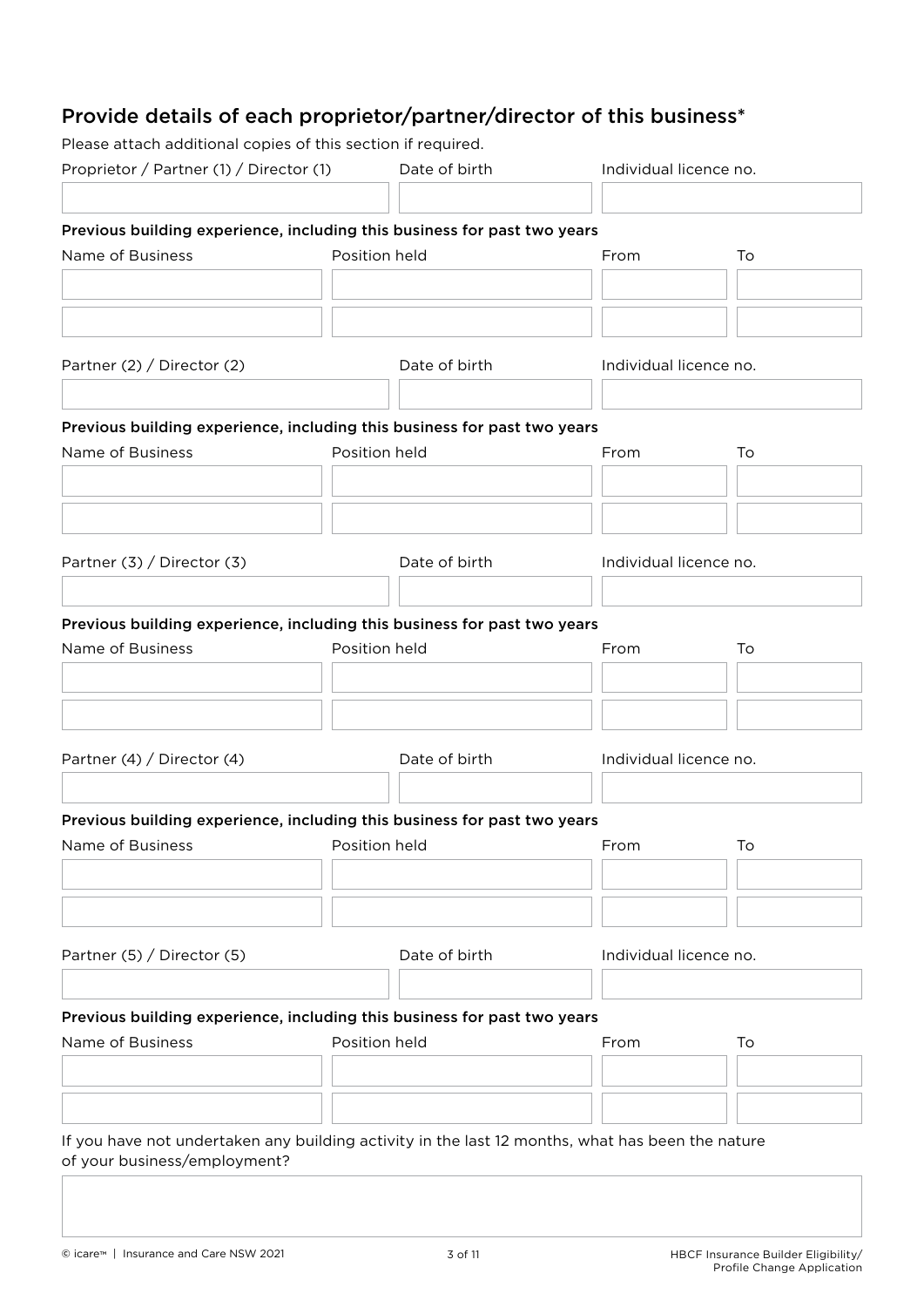## Section 3 - Building Activity

Please provide details about the proposed projects in NSW that will be open (under construction) at any time.\*

| <b>Construction Type</b>                                                                                                      | <b>Maximum value</b><br>of any one<br>project \$1* | Amount (\$)/<br><b>Number</b> |
|-------------------------------------------------------------------------------------------------------------------------------|----------------------------------------------------|-------------------------------|
| New Single Dwelling Construction                                                                                              |                                                    |                               |
| Single Dwelling Alterations / Additions - Structural                                                                          |                                                    |                               |
| Single Dwelling Renovations - Non Structural <sup>2</sup>                                                                     |                                                    |                               |
| New Duplex, Dual Occupancy, Triplex and/or Terrace (Attached)<br>Construction per dwelling                                    |                                                    |                               |
| New Multiple Dwellings Construction (three storeys or less)                                                                   |                                                    |                               |
| Multiple Dwellings Alterations / Additions - Structural                                                                       |                                                    |                               |
| Multiple Dwellings Renovations - Non Structural                                                                               |                                                    |                               |
| <b>Swimming Pools</b>                                                                                                         |                                                    |                               |
| <b>Note:</b> The numbers below represent the total value and total number of projects under construction at the<br>same time. |                                                    |                               |
| Open Job Value                                                                                                                |                                                    |                               |

#### Open Job Number

1 If you are seeking a maximum project value over standard profile value or undertaking Multiple Dwelling Construction, please provide evidence of your capability and experience.

2 Includes kitchens, bathrooms, carports, pergolas, minor swimming pool repairs, etc.

| Breakdown of turnover for the last financial year                         | Total at 30 June |
|---------------------------------------------------------------------------|------------------|
| Residential building work as Licensed Builder requiring HBC insurance     |                  |
| Residential building work as Licensed Builder NOT requiring HBC insurance |                  |
| Commercial, Industrial, and Civil work                                    |                  |
| Other Income. Please detail:                                              |                  |
| <b>Total income</b>                                                       |                  |

| Average construction cycle (weeks)                                                                                                           | Number of weeks |
|----------------------------------------------------------------------------------------------------------------------------------------------|-----------------|
| Construction lead time (that is, the period from when the contract was signed or the deposit<br>was taken, to the start of work on the site) |                 |
| Construction phase<br>(that is, the number of weeks at the building site until handover to the homeowner or developer)                       |                 |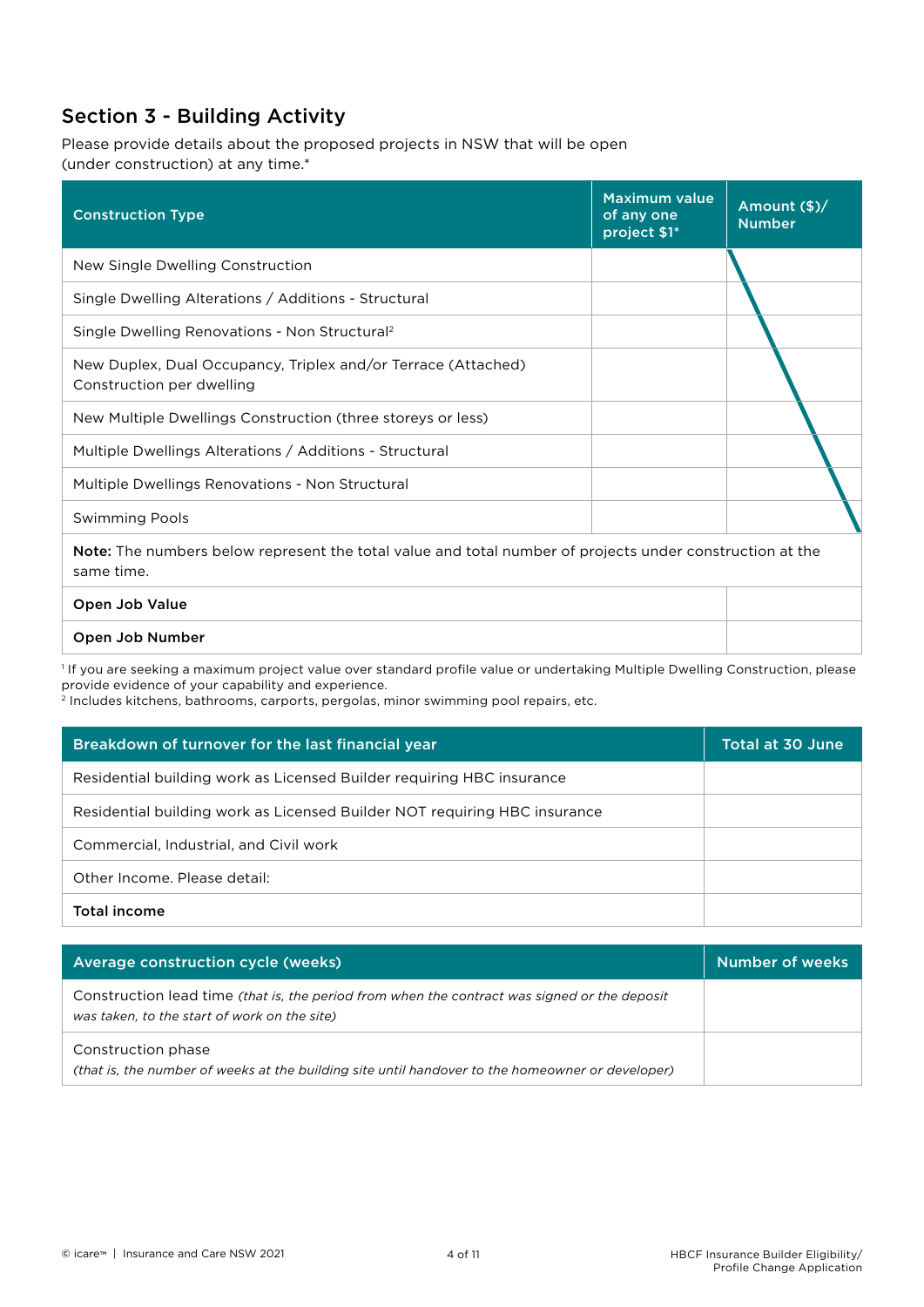### Past Experience

Please provide a brief description of your three largest projects over the past five years (any work type)\*

| Description, including site address<br>(for example, houses, multi-unit developments, alterations, etc.) | Value of<br>works \$ | Date<br>completed | Your role<br>on the project |
|----------------------------------------------------------------------------------------------------------|----------------------|-------------------|-----------------------------|
|                                                                                                          |                      |                   |                             |
|                                                                                                          |                      |                   |                             |
|                                                                                                          |                      |                   |                             |

### Section 4 - Business and Personal Background Information

Each of the following is a 'relevant person': the applicant, a partner, a director, a shareholder, a nominated supervisor, and a manager.

1. Has any 'relevant person' associated with this application, or any business of which they were a director/ partner/principal/shareholder or nominated supervisor ever been refused a builder's licence or had their builder's licence cancelled in any State or Territory of Australia?



2. Has any 'relevant person' associated with this application, or any business of which they were a director / partner / principal / shareholder or nominated supervisor ever been declined insurance?\*



3. Has the NSW Civil & Administrative Tribunal (NCAT) or any other State-based tribunal or court handled any matters that resulted in orders for rectification or payment against any 'relevant person' associated with this application, or any business of which they were a director/principal/shareholder or nominated supervisor?\*



 $\mathsf{No} \parallel \mathsf{I}$  If Yes, please provide details below

4. Has any 'relevant person' associated with this application been a director /partner / principal / shareholder / manager or nominated supervisor of a business at the time (or within the previous two years) that it was placed in external administration, liquidation, receivership or entered into any (formal or informal) arrangement to repay outstanding debts with creditors?\*

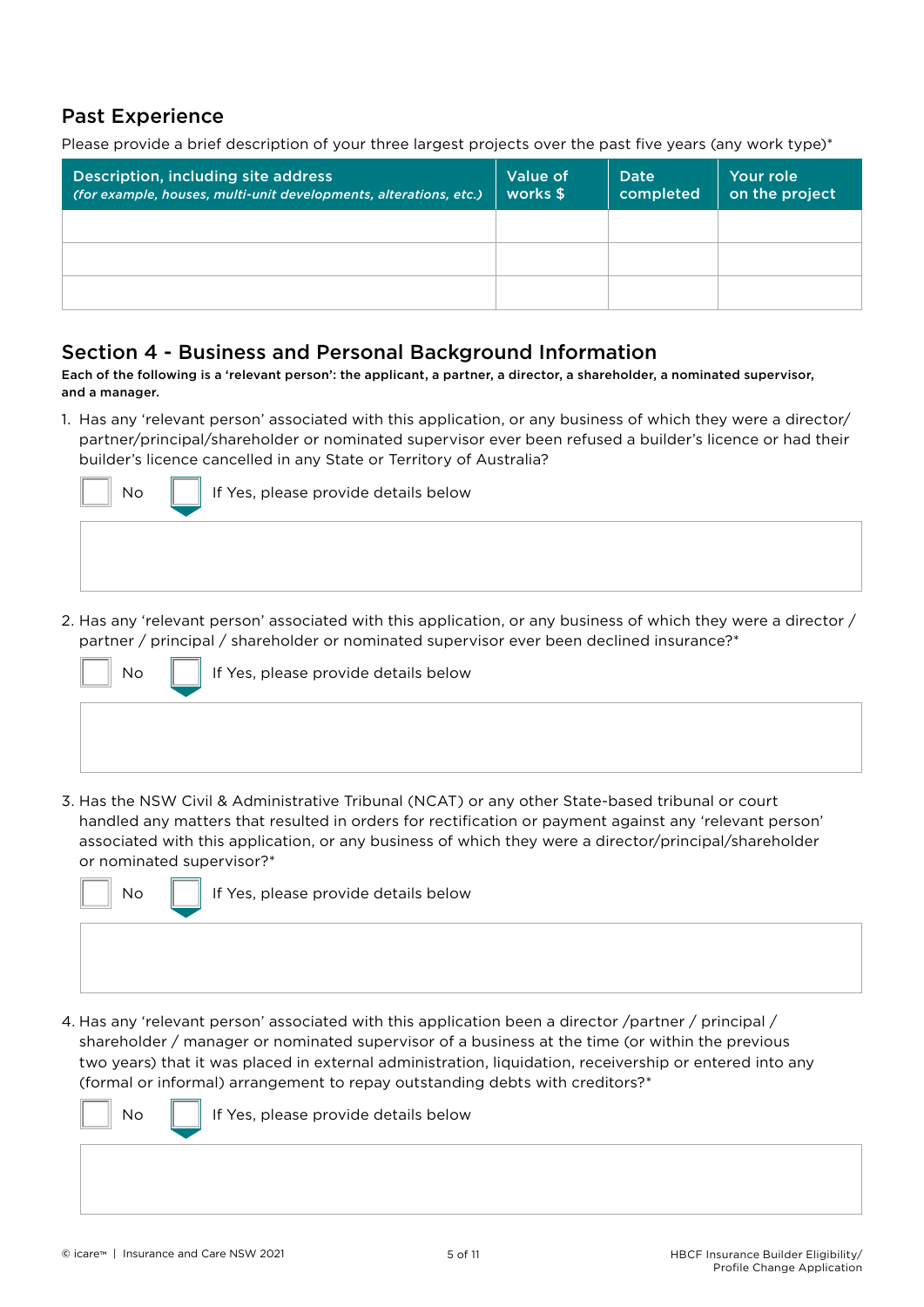5. Has any 'relevant person' associated with this application been in bankruptcy or under a Trustee in bankruptcy?\*

| If Yes, please provide details below<br>No                                                                                                                           |                                         |
|----------------------------------------------------------------------------------------------------------------------------------------------------------------------|-----------------------------------------|
|                                                                                                                                                                      |                                         |
| (i) Has any 'relevant person' associated with this application been insured before<br>under a different business name and/or licence number in the last five years?* |                                         |
| If Yes, please provide details of the business name and licence number<br><b>No</b>                                                                                  |                                         |
| <b>Business name</b>                                                                                                                                                 | Licence No.                             |
|                                                                                                                                                                      |                                         |
|                                                                                                                                                                      |                                         |
|                                                                                                                                                                      |                                         |
| (ii) Have there been any claims made under policies issued for projects contracted by<br>the above business/es?*                                                     |                                         |
| If Yes, please provide details of claims made<br>No                                                                                                                  |                                         |
|                                                                                                                                                                      |                                         |
|                                                                                                                                                                      |                                         |
|                                                                                                                                                                      |                                         |
|                                                                                                                                                                      | auusaatti jaajusad (au baa baan inauusa |

6. (i) Is any 'relevant person' associated with this application currently insured (or has been insured before) with another provider of Home Building Compensation insurance (including a provider of an alternative indemnity product) within the past 10 years?\*

| No |  |
|----|--|
|    |  |

If Yes please provide details of the insurer/alternative indemnity product provider and Eligibility Limits and current utilisation

| <b>Insurer/Provider Name</b> | <b>Approved Eligibility/</b><br><b>Insurance Limits</b> | <b>Current</b><br><b>Utilisation</b> |
|------------------------------|---------------------------------------------------------|--------------------------------------|
|                              |                                                         |                                      |
|                              |                                                         |                                      |
|                              |                                                         |                                      |

(ii) Have there been any claims made under policies issued by the above provider in respect of any 'relevant person' associated with this application?\*

 $\mathsf{No} \parallel \mathsf{I}$  If Yes, please provide details of claims made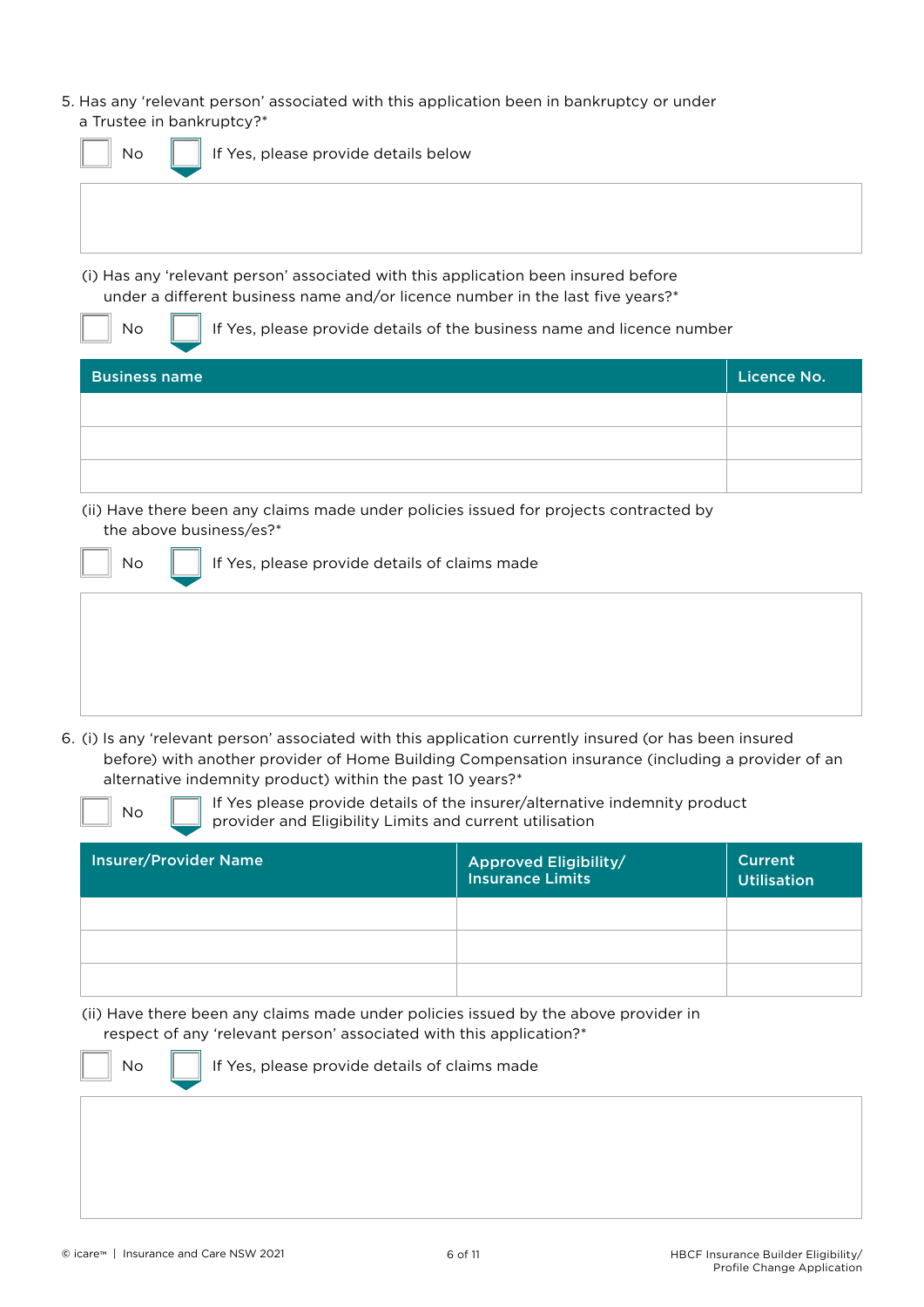## Section 5 - Statement of Assets and Liabilities (Personal)

Please complete this statement for each principal, partner and director (attach additional copies of this page if required).\*

### Name

| <b>Assets</b>                                                             | <b>Full</b><br>Value \$ | Your % | <b>Liabilities</b>      | <b>Full</b><br>Value \$ | Your % |
|---------------------------------------------------------------------------|-------------------------|--------|-------------------------|-------------------------|--------|
| Principal Assets at                                                       |                         |        | Mortgage loan with      |                         |        |
|                                                                           |                         |        |                         |                         |        |
| Other Assets at                                                           |                         |        | Mortgage loan with      |                         |        |
|                                                                           |                         |        |                         |                         |        |
| Other Assets at                                                           |                         |        | Mortgage loan with      |                         |        |
|                                                                           |                         |        |                         |                         |        |
| <b>Business Premises at</b>                                               |                         |        | Mortgage loan with      |                         |        |
|                                                                           |                         |        |                         |                         |        |
| Other Properties / Vacant Land at                                         |                         |        | Mortgage loan with      |                         |        |
|                                                                           |                         |        |                         |                         |        |
|                                                                           |                         |        |                         |                         |        |
| Motor Vehicles                                                            |                         |        | Vehicle finance with    |                         |        |
|                                                                           |                         |        |                         |                         |        |
|                                                                           |                         |        |                         |                         |        |
|                                                                           |                         |        |                         |                         |        |
| Other investments<br>(For example, shares, fixed interest<br>investments) |                         |        | Finance with            |                         |        |
|                                                                           |                         |        |                         |                         |        |
|                                                                           |                         |        |                         |                         |        |
|                                                                           |                         |        |                         |                         |        |
| Cash on deposit with                                                      |                         |        | Borrowings/Credit Cards |                         |        |
|                                                                           |                         |        |                         |                         |        |
|                                                                           |                         |        |                         |                         |        |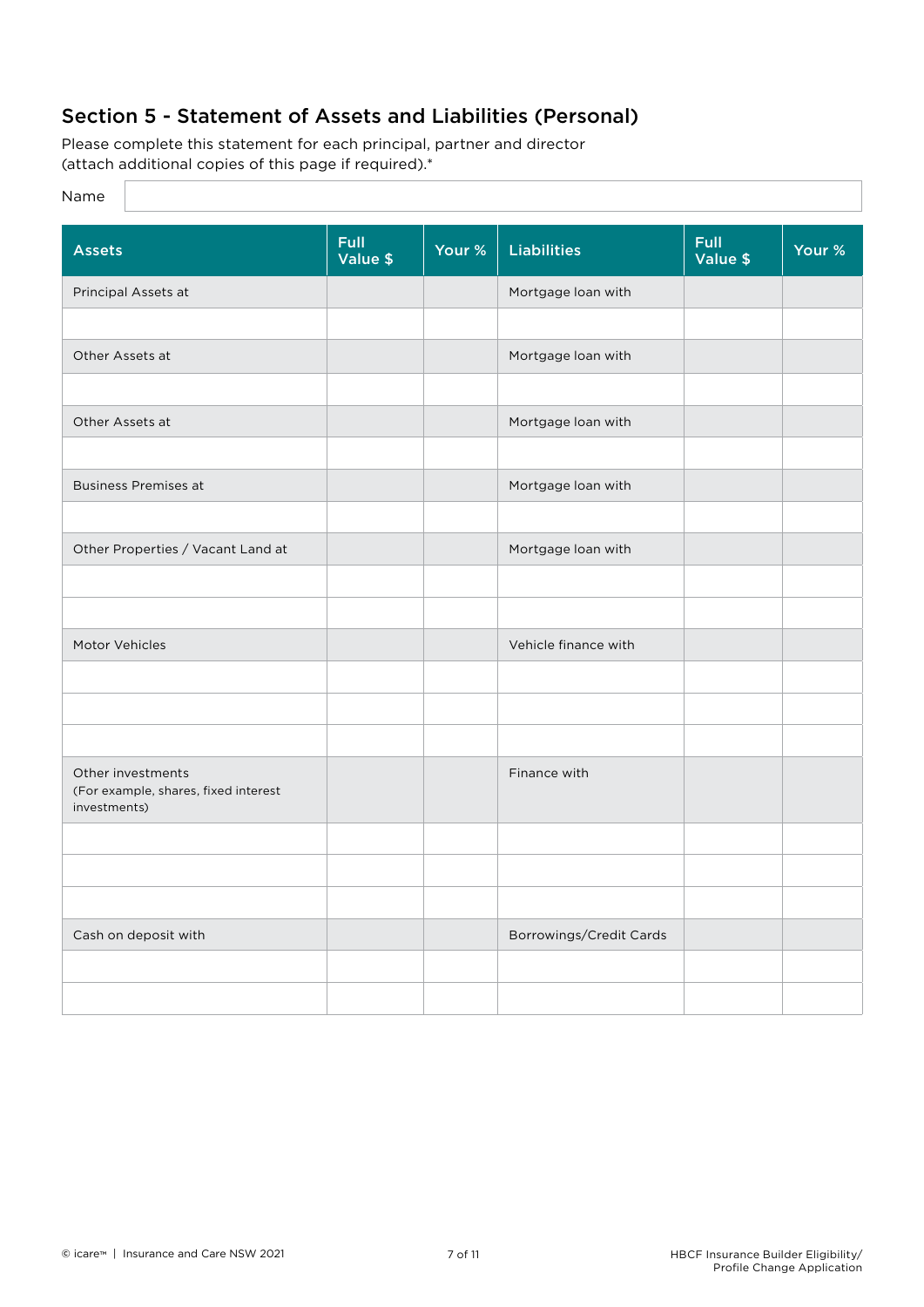| <b>Assets</b>                                                                    | <b>Full</b><br>Value \$ | Your % | <b>Liabilities</b>                  | <b>Full</b><br>Value \$ | Your % |
|----------------------------------------------------------------------------------|-------------------------|--------|-------------------------------------|-------------------------|--------|
| WIP - Spec Development<br>(market value on completion, less<br>cost to complete) |                         |        |                                     |                         |        |
|                                                                                  |                         |        |                                     |                         |        |
| Trade receivables                                                                |                         |        | Trade payables                      |                         |        |
|                                                                                  |                         |        |                                     |                         |        |
| Loans and other monies owed to you                                               |                         |        | Personal loans/overdraft<br>balance |                         |        |
|                                                                                  |                         |        |                                     |                         |        |
| Plant machinery, tools & equipment                                               |                         |        | Lease / finance with                |                         |        |
|                                                                                  |                         |        |                                     |                         |        |

### Proprietor/Partner/Director Declaration

I hereby certify that the above is a full and true statement of my personal assets and liabilities as at the date signed.\*

Signature Date Date of the Signature Date of the Signature Date of the Date of the Date of the Date of the Date of the Date of the Date of the Date of the Date of the Date of the Date of the Date of the Date of the Date of

Please sign the Builder Declaration on page 10 and complete the checklist on page 11

### Section 6 - Builder Self Service Portal

The Builder Self-Service Portal (BSSP) is a browser-based application where builders can: Submit and view project applications, view current certificates of insurance, close completed jobs, access their certificate of eligibility, view builder construction profile and a summary of current projects (open job limits), access the HBCF claims quoting system to quote on jobs arising from claims, and manage participation in the Building Contract Review Program (BCRP). Note: BSSP registration is mandatory for Builders who must participate in the BCRP as a condition of eligibility. icare HBCF will decline a builder's Project Application if the builder is in the BCRP but has not registered in the BSSP. For further details about eligibility, please refer to the HBCF Eligibility Manual, contact your distributor, or contact icare HBCF.

Register for Builder Self Service Portal (BSSP) access?

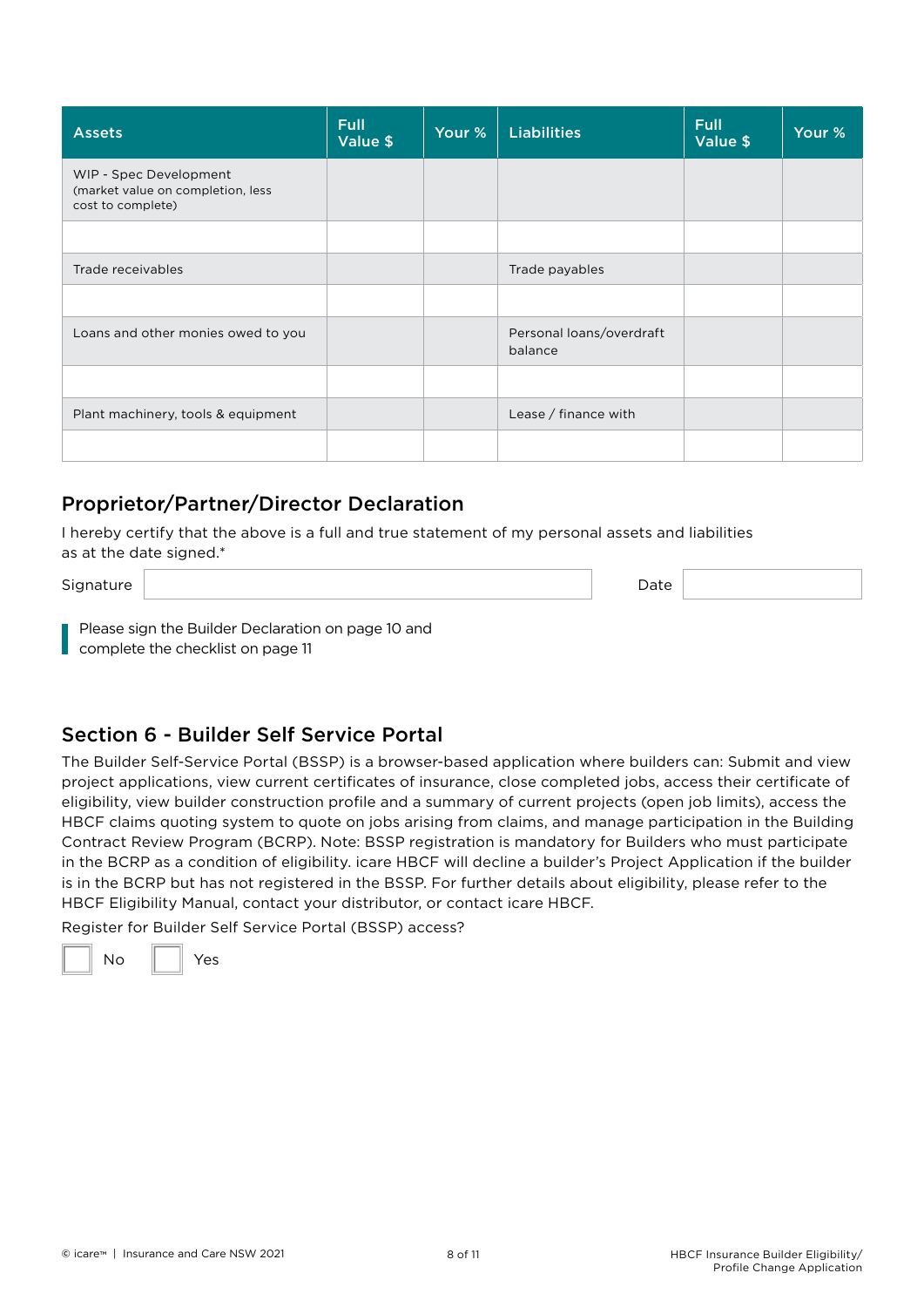## Section 7 - Privacy Statement

The NSW Self Insurance Corporation (SICorp) is a statutory corporation constituted under the *NSW Self Insurance Corporation Act 2004* (NSW) and is responsible for carrying on the business of providing insurance under the Home Building Compensation Fund (HBCF insurance) for residential building work done in New South Wales which requires such insurance under the *Home Building Act 1989* (NSW). Insurance and Care NSW (icare) provides the services and facilities of the SICorp under the State Insurance and Care Governance Act 2015. For the purposes of this Privacy Statement, SICorp and icare together are icare HBCF.

icare HBCF is regulated by the *Privacy and Personal Information Protection Act 1998* (NSW) and is required to provide the following information to you in relation to your personal information.

### Purpose of Collection:

icare HBCF, through its agents, contractors and associated entities, collects and holds personal information (information or an opinion about an individual whose identity is apparent or can reasonably be ascertained from the information or opinion and which relates to a natural living person) for the purpose of providing HBCF insurance, including (without limitation):

- evaluating your application;
- managing the risks associated with HBCF insurance;
- providing, administering and managing insurance-related-services following acceptance of an application; and
- investigating, managing and processing claims made under the HBCF insurance.

icare HBCF and its agents, collect and hold personal information in connection with the purposes listed above, through this application and also from other State or Federal government bodies, your intermediary, insurance agents, loss assessors, claims investigators, reinsurers, insurance companies, mailing houses, claims reference providers, trade credit reference sources, financial assessors, other service providers, legal and other professional advisers or any other third party with relevant information.

Examples of personal information collected include (without limitation):

- your insurance claim history;
- your credit history;
- your financial status and history;
- your corporate history;
- your personal and professional relationships; and
- any other information about you, directly or indirectly relevant to the risk management undertaken by icare HBCF.

### Disclosure and collection:

icare HBCF or its agents may disclose your personal information in connection with the purposes listed above or as otherwise authorised or required by law, to other State or Federal government bodies, your intermediary, our insurance agents, loss assessors, claims investigators, reinsurers, insurance companies, mailing houses, claims reference providers, trade credit reference sources, financial assessors, other service providers, legal and other professional advisers.

### Consequences if the information is not provided:

Supply of the information sought in this form is not required by law, however, if you do not provide us with this information we will be unable to consider applications for eligibility or any policy, or to deal with any claim under HBCF insurance. If the information is not provided, icare HBCF reserves the right to refuse to deal with any application or request until the requested information is provided.

### Access:

You can request access to, and correction of, your personal information by contacting the Privacy Contact Officer of your insurance agent, through whom you or your distributor have sought insurance, and to whom your information has been provided as our agent. In some circumstances we may not agree to allow you access to some or all of the personal information we hold about you such as when it is unlawful to give it to you. In such cases we will give you reasons for our decision.

icare HBCF, GPO Box 4052, Sydney NSW 2001 This address is provided in accordance with the *Privacy and Personal Information Protection Act 1998*. DO NOT send this form to the above address. Please lodge the form with your

Insurance Distributor.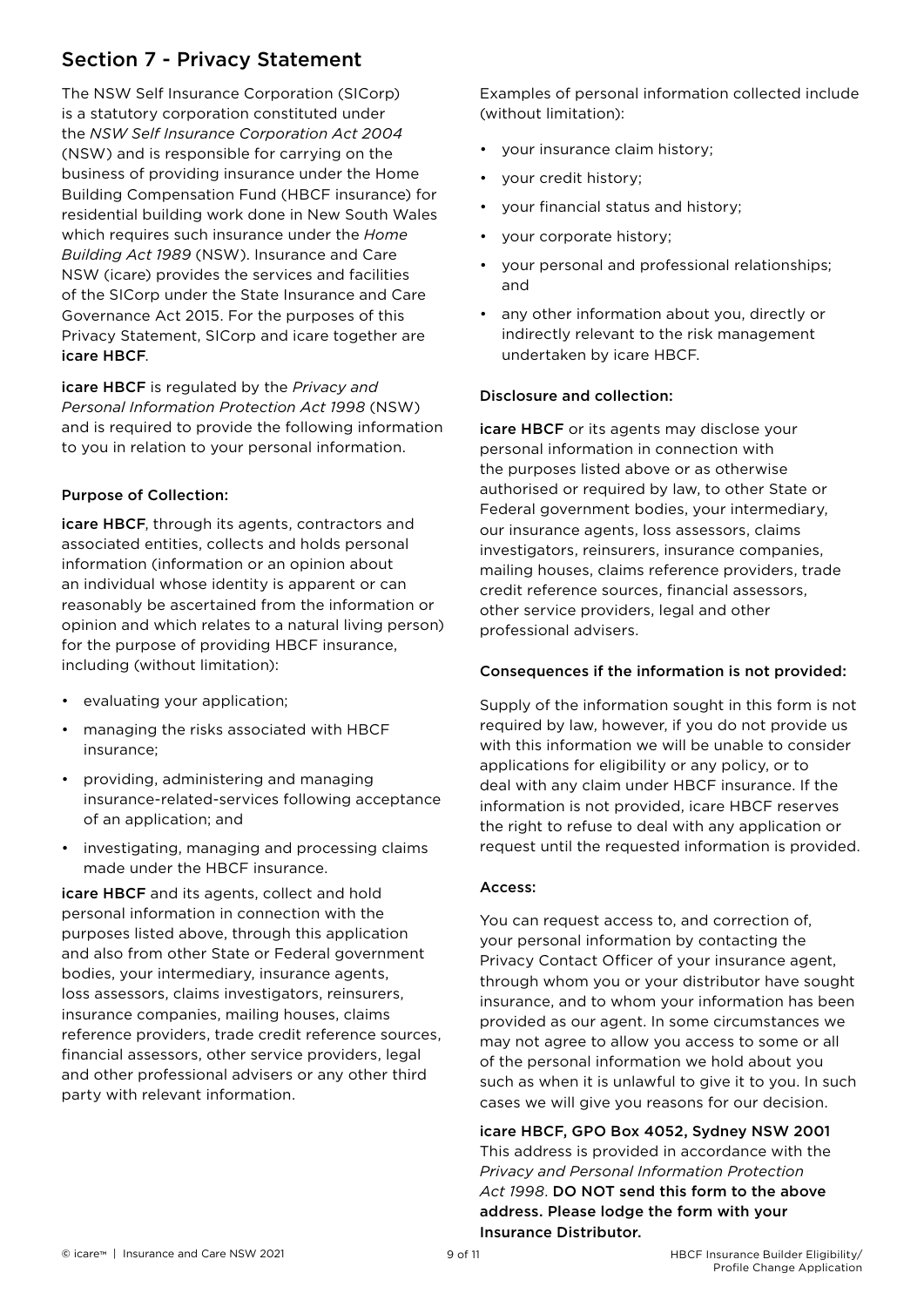## Section 8 - Builder Declaration\*

This declaration is to be executed either by the sole business proprietor/all business partners in a partnership/sole director if a sole director company/at least 2 directors of the company for other companies.

I/We declare that by completing this application and making this declaration, I/we appoint the Distributor to whom this application is provided as my/our broker for the purpose of applying for eligibility to purchase individual job specific policies for insurance with SICorp from time to time.

I/We confirm that the details on this application form (including all supporting documents) are true and represent a fair and accurate representation of the affair(s) of the applicant(s). If any of the information disclosed in this application alters or materially changes, I/we will notify our Distributor immediately.

I/We believe that the applicant is currently solvent and in its capacity can meet all of its financial obligations as and when they fall due.

I/We acknowledge that SICorp, or its agent, may seek additional information from me/us or our Distributor as required from time to time.

I/We acknowledge that SICorp, or its agent, reserves the right to reject this application.

I/We acknowledge that if our application for eligibility for insurance is accepted by SICorp, or its agent on SICorp's behalf, it does not create any contract of insurance or give the right to insurance.

I/We will need to apply separately for insurance for a particular construction project.

I/We have read and understood the Privacy Statement section in this application.

### For personal applicants

I consent to icare HBCF and its agents collecting, using and disclosing my personal information in accordance with the Privacy Statement and in any way it reasonably considers necessary or appropriate for the purpose of meeting its statutory and contractual obligations.

### For all applicants

If I have disclosed personal information in this form about any other person, I confirm that I am authorised to disclose this information to SICorp and its agents and to consent (and do consent) on that person's behalf to the collection, use and disclosure of this and other personal information about them in accordance with the Privacy Statement.

|  | eclared by (Name of Proprietor/Partner/Director) |  |
|--|--------------------------------------------------|--|
|  |                                                  |  |

Declared by *(Name of Proprietor/Partner/Director)* Declared by *(Name of Proprietor/Partner/Director)*

| For and on behalf of (Entity Name) |      |           | For and on behalf of (Entity Name) |  |  |  |
|------------------------------------|------|-----------|------------------------------------|--|--|--|
| Signature                          | Date | Signature | Date                               |  |  |  |

NB: Section 103EA of the *Home Building Act 1989* (NSW) provides that it is an offence for a person, in connection with an application to an insurer for cover, to make a statement (whether orally, in a document or in any other way) knowing that, or being reckless as to whether, the statement is false or misleading or omitting any matter or thing without which the statement is misleading in a material particular. Such an offence may be punishable by a penalty of up to \$22,000.